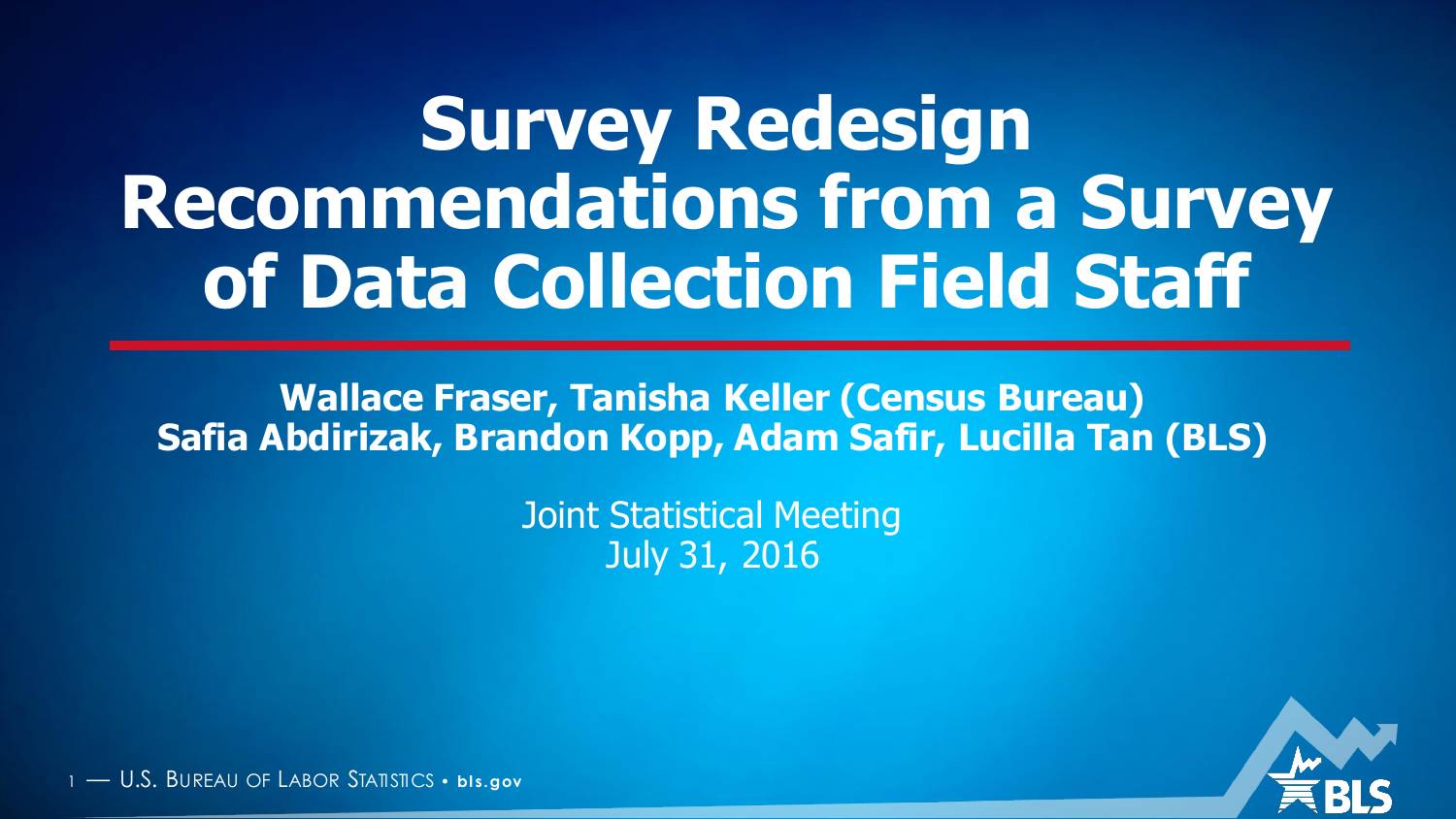#### **Introduction**

- **The CE Survey, like other large scale surveys, periodically** conducts surveys with field staff
- Interviewers and supervisors are on the front lines in implementing survey changes/improvements
	- ▶ They can tell us what works and what doesn't
	- ▶ Their buy-in is important for successful implementation
	- Their ideas and suggestions are considered as we improve the survey
		- Followed by cognitive or field testing

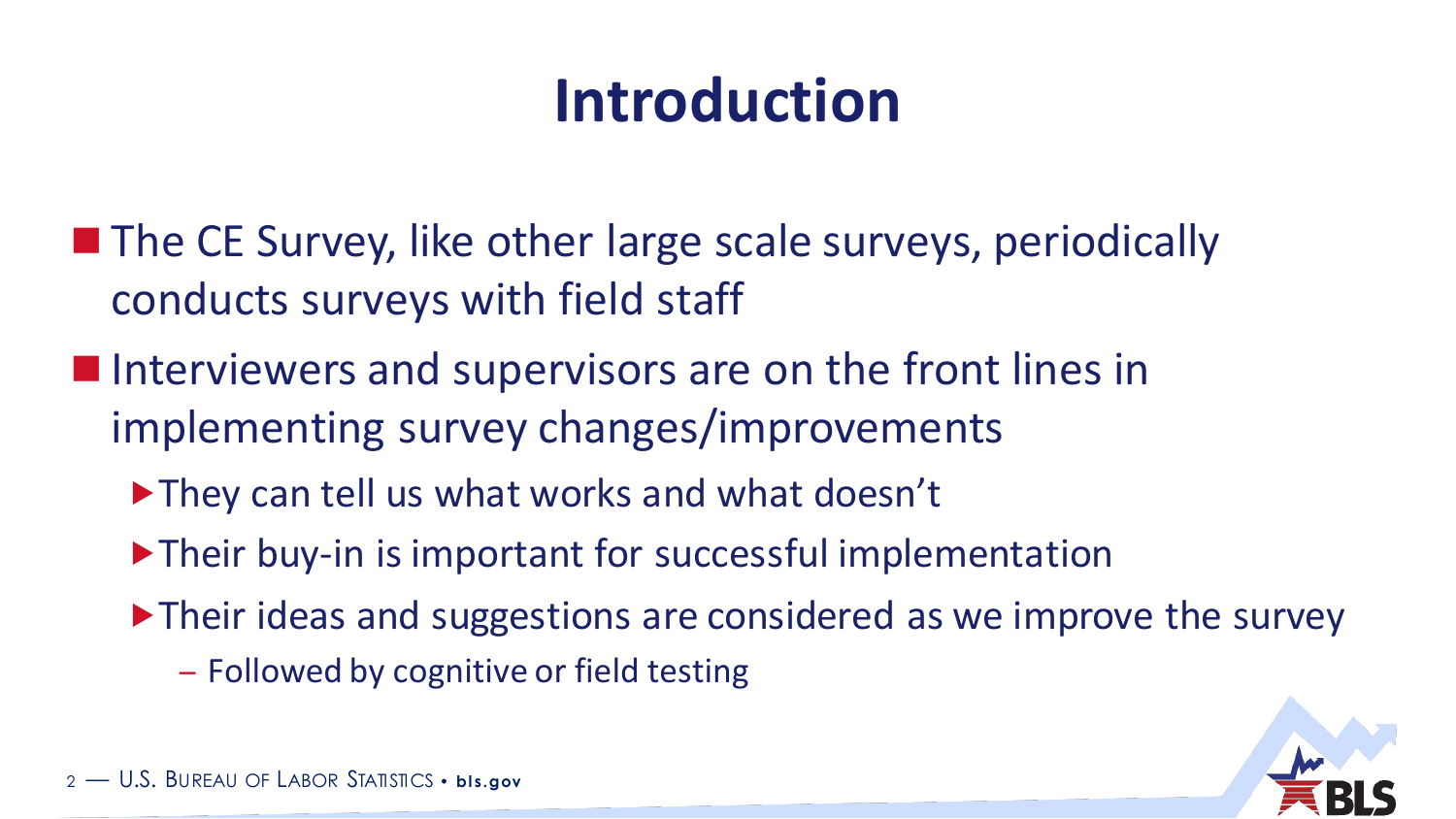### **2015 Field Staff Survey**

- $\blacksquare$  The focus of today's talk is the 2015 field staff survey including both interviewers and supervisors
- **Prior surveys were conducted in 2009 and 2011, but with only** interviewers and senior interviewers
- **The 2015 survey included questions on training, respondent** burden, and the Gemini Project to redesign the survey
- CE plans to use this feedback to improve training procedures, data collection processes, and the survey redesign protocol

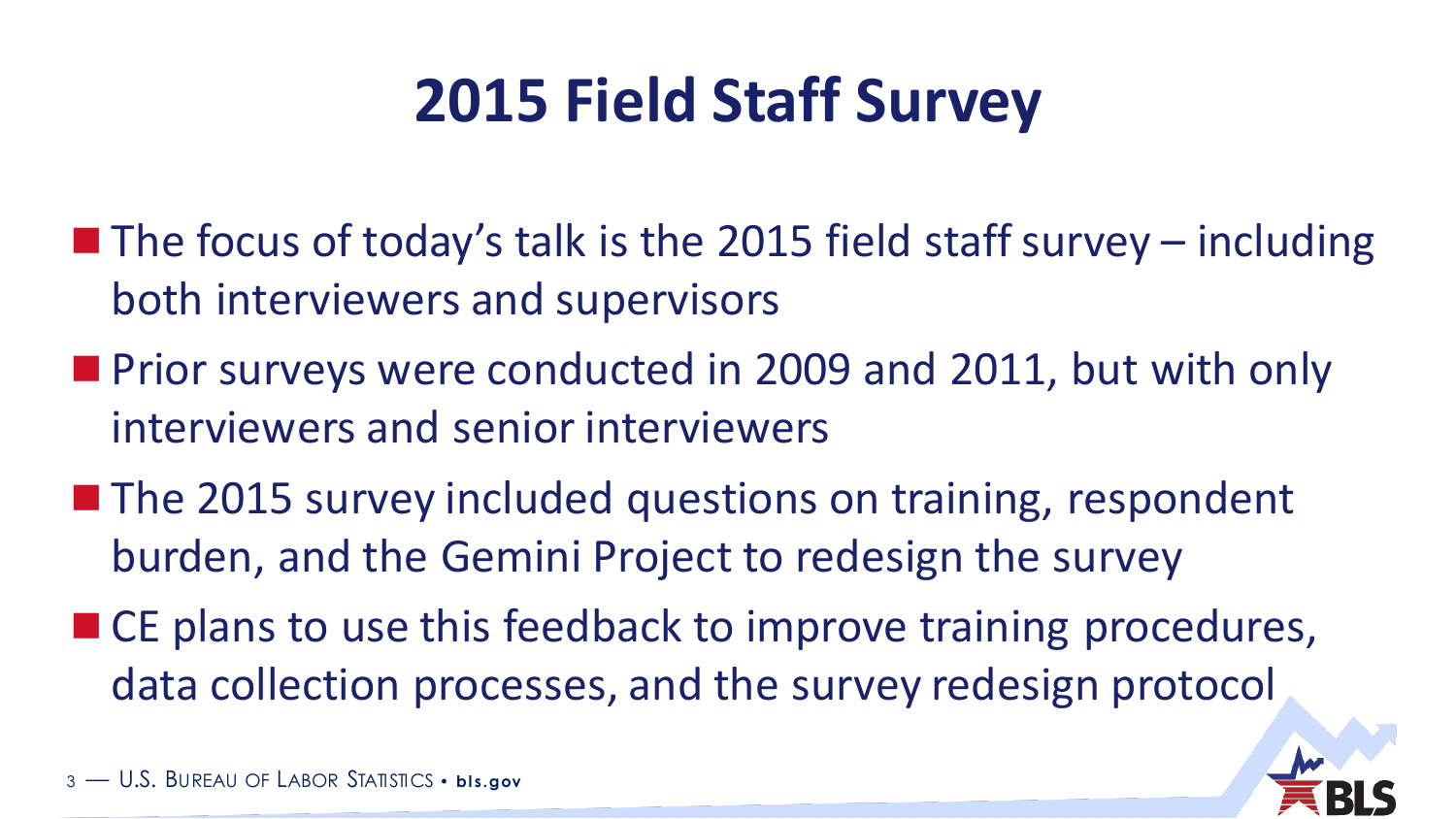#### **Presentation Outline**

- 1. 2015 Field Staff Survey Overview
- 2. Gemini Project Overview
- 3. 2015 Field Staff Survey Results
- 4. Recommendations

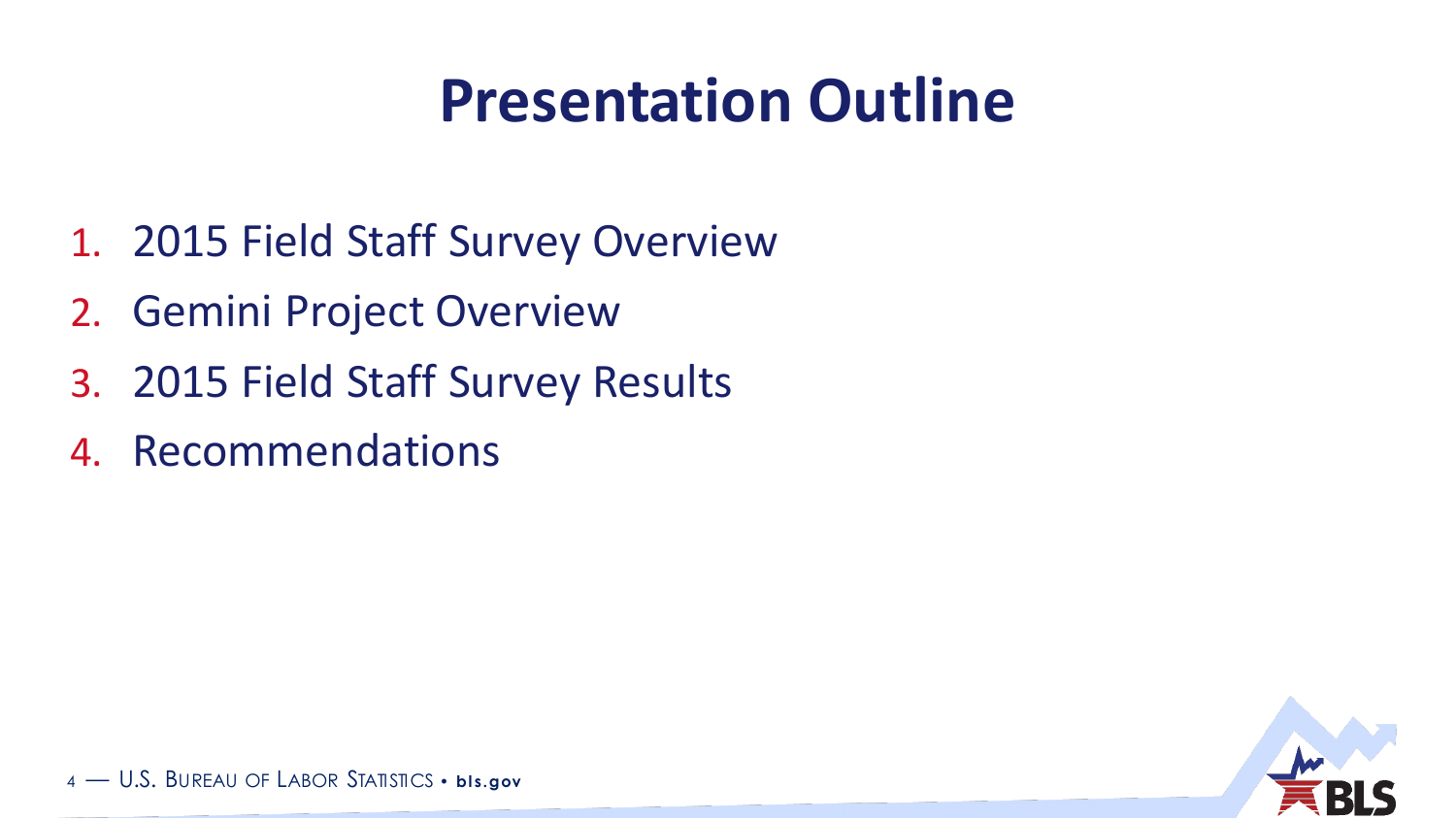# 1. 2015 Field Staff Survey Overview



5 - U.S. BUREAU OF LABOR STATISTICS • bis.gov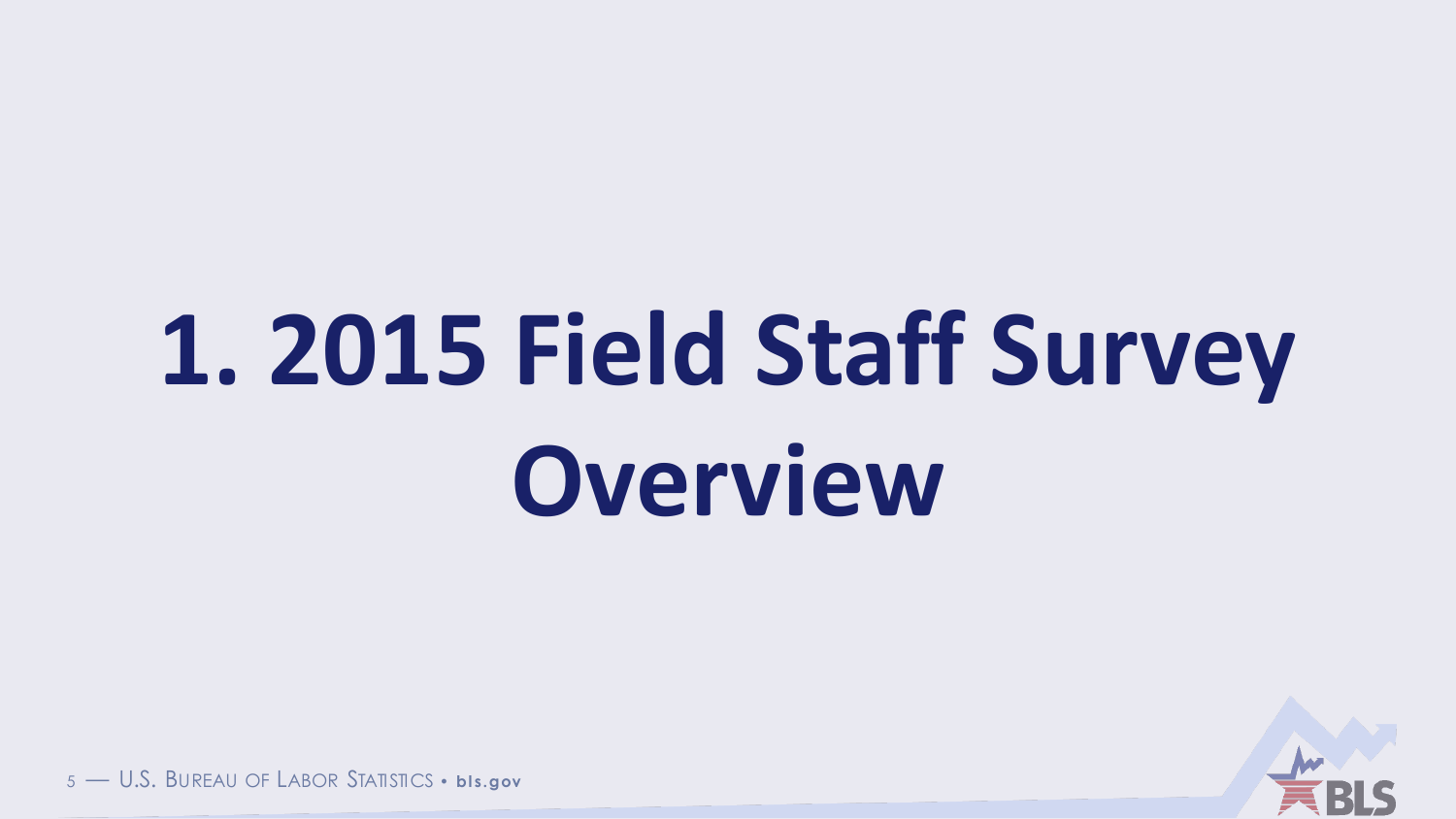### **Protocol**

- The U.S. Census Bureau collected the data and monitored data collection through Google Forms
- An email request was sent to 1,169 field staff email addresses
- Staff were allotted 1-hour of work time for completing the survey
- The data were screened for PII before delivery to BLS

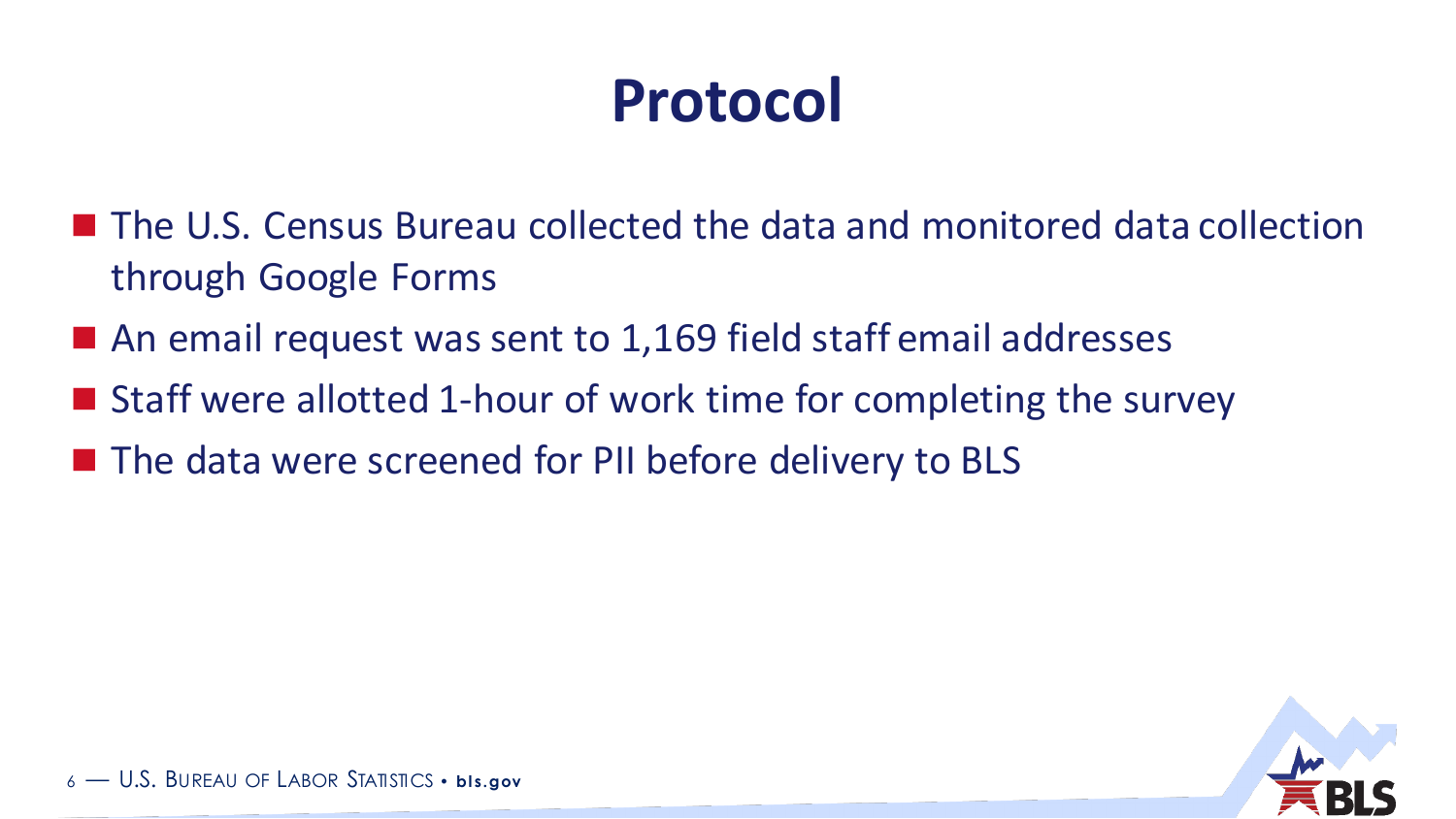#### **Questionnaire**

- ■43 Questions
	- ▶ 15 Open-ended
	- ▶ 28 Close-ended
- **7 Topics** 
	- ▶ Demographics
	- **Interviewer Experience**
	- $\blacktriangleright$  Training
	- Respondent Burden
- ▶ Contact History Instrument
- Neighborhood Observation Instrument
- Survey Redesign

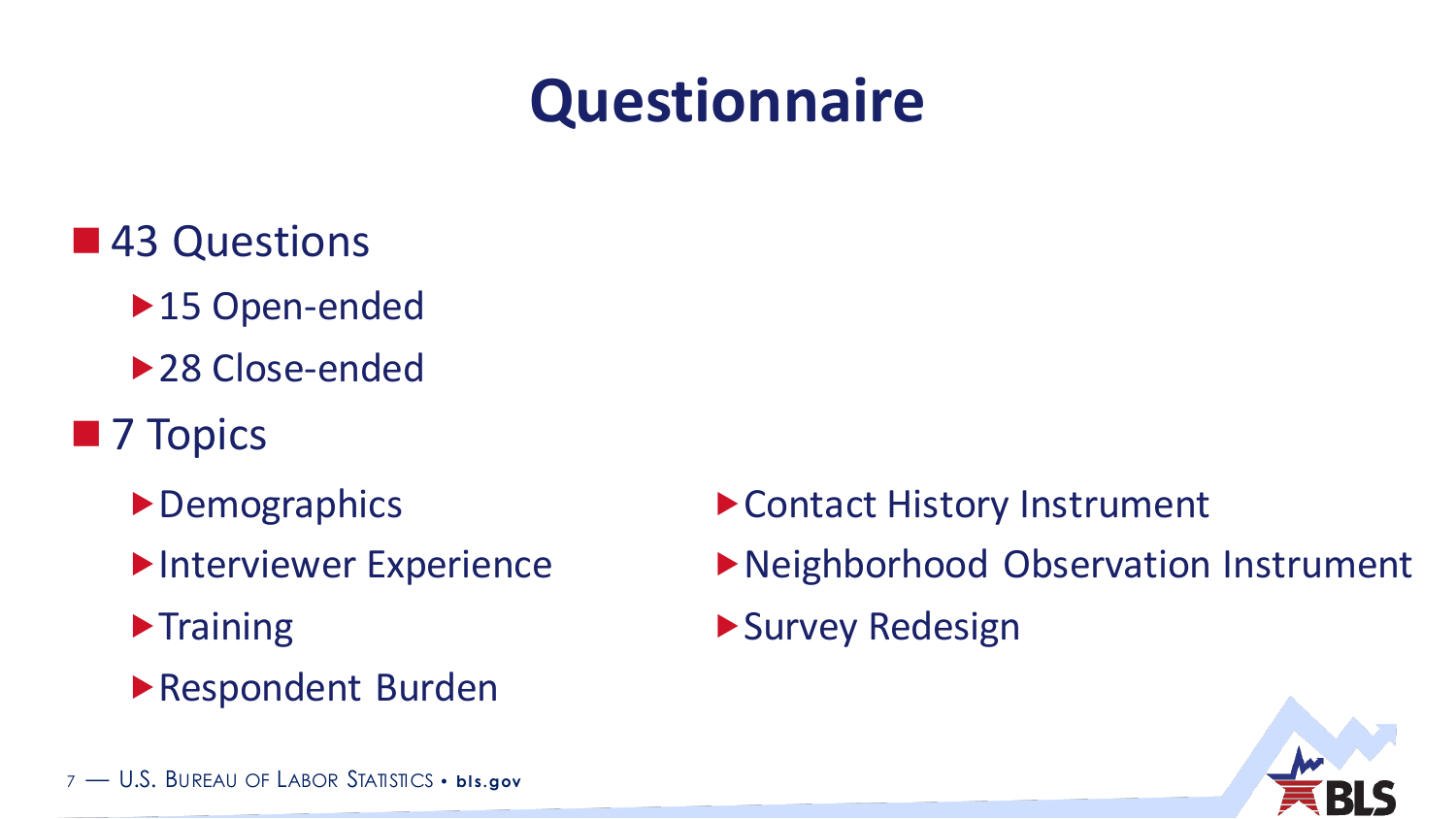#### **Data Collection and Response**



8 - U.S. BUREAU OF LABOR STATISTICS . bis.gov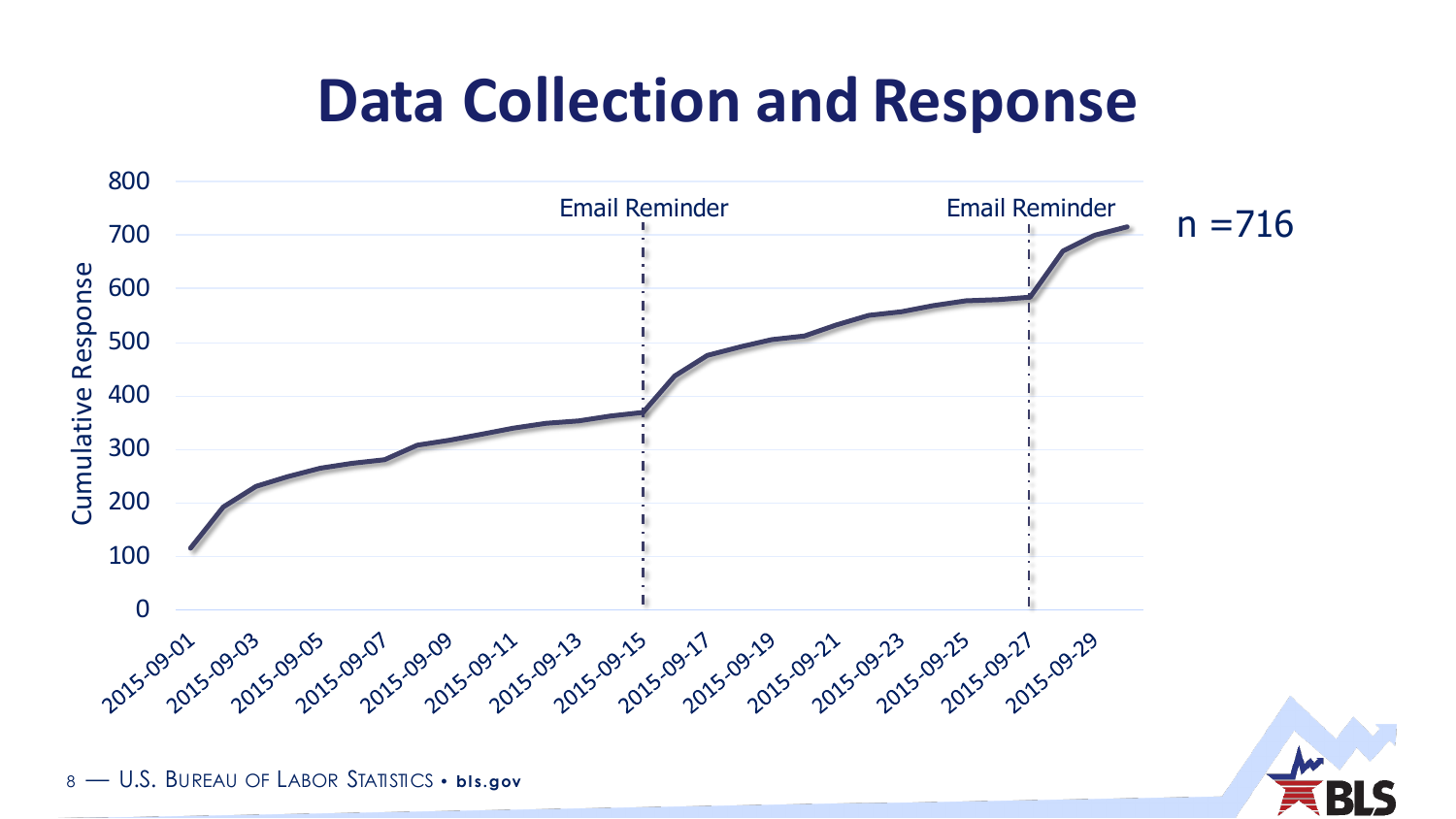## 2. Gemini Project Overview



9 - U.S. BUREAU OF LABOR STATISTICS . bls.gov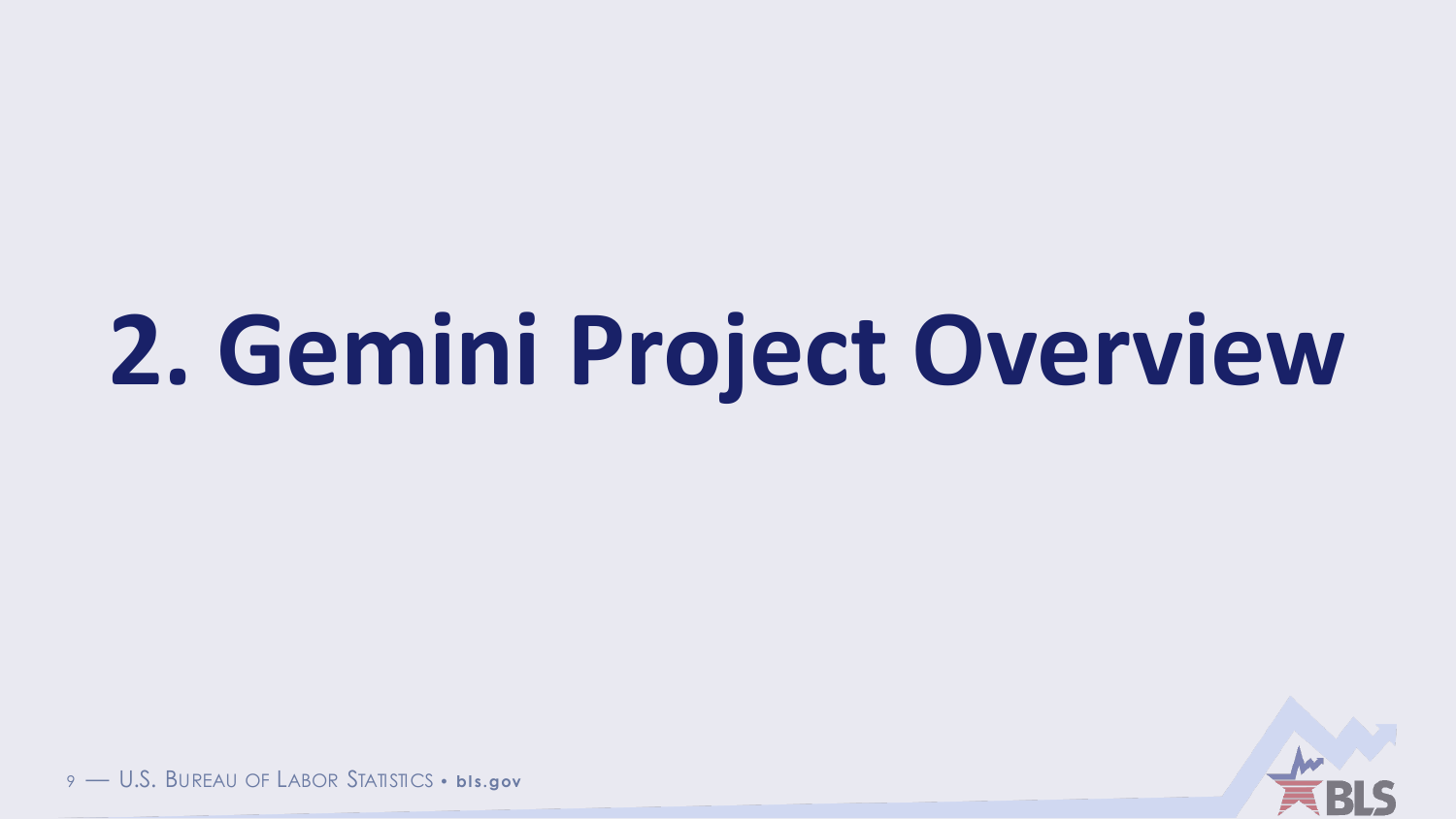#### **Gemini Project Overview**

■ In 2013, CE proposed a new design for the separate Interview Survey and Diary Survey, consisting of:

- 1. One survey (in place of what is now two surveys, Interview and Diary)
- 2. Online and paper diaries (in place of only paper)
- 3. Two collection periods, one year apart (in place of 4 quarterly waves)
- 4. Each collection period would include:
	- a. A first interview collecting some recalled expenses, plus diary placement, a diary for each household member over the age of 15
	- b. One week of diary keeping
	- c. A second interview collecting expenses with records and diary pickup
	- d. Incentives to complete the survey and adhere to protocols (e.g., record usage)



10 — U.S. BUREAU OF LABOR STATISTICS • **bis.gov**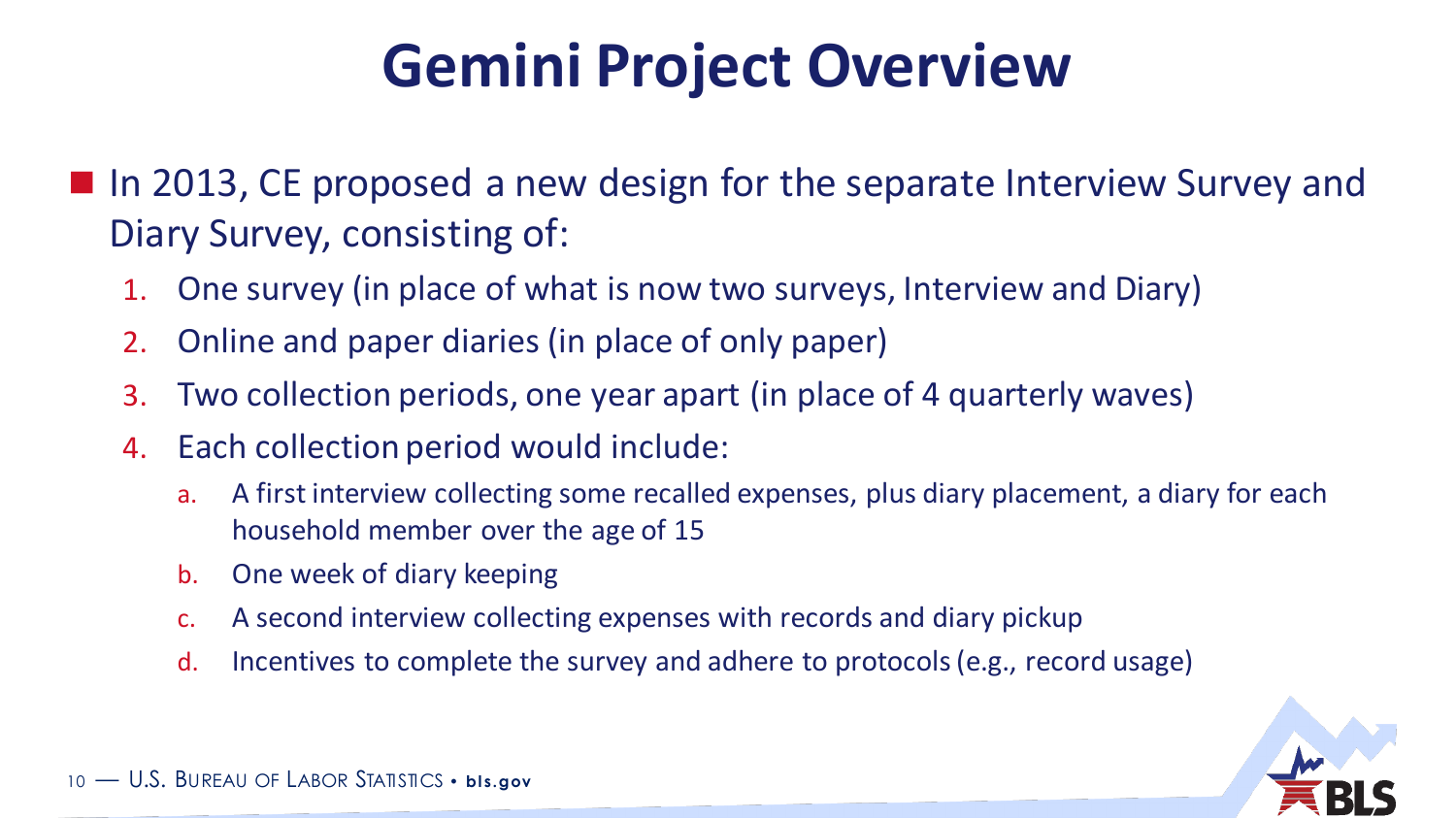#### **Gemini Project Related Questions**

 $\blacksquare$  The field staff survey questionnaire included questions about the Gemini Project to identify potential concerns and suggestions on how to improve the CE survey from a field staff perspective

#### Examples:

- Records interview Feasibility and sensitivity
- $\blacktriangleright$  Incentives Helpfulness of offering a token gift in gaining respondent cooperation
- ▶ Spending report summary Helpfulness of a personalized pamphlet summarizing household expenditures in gaining respondent cooperation
- ▶ Technology Respondent use of financial records via a computer, smartphone, or other electronic device during the interview

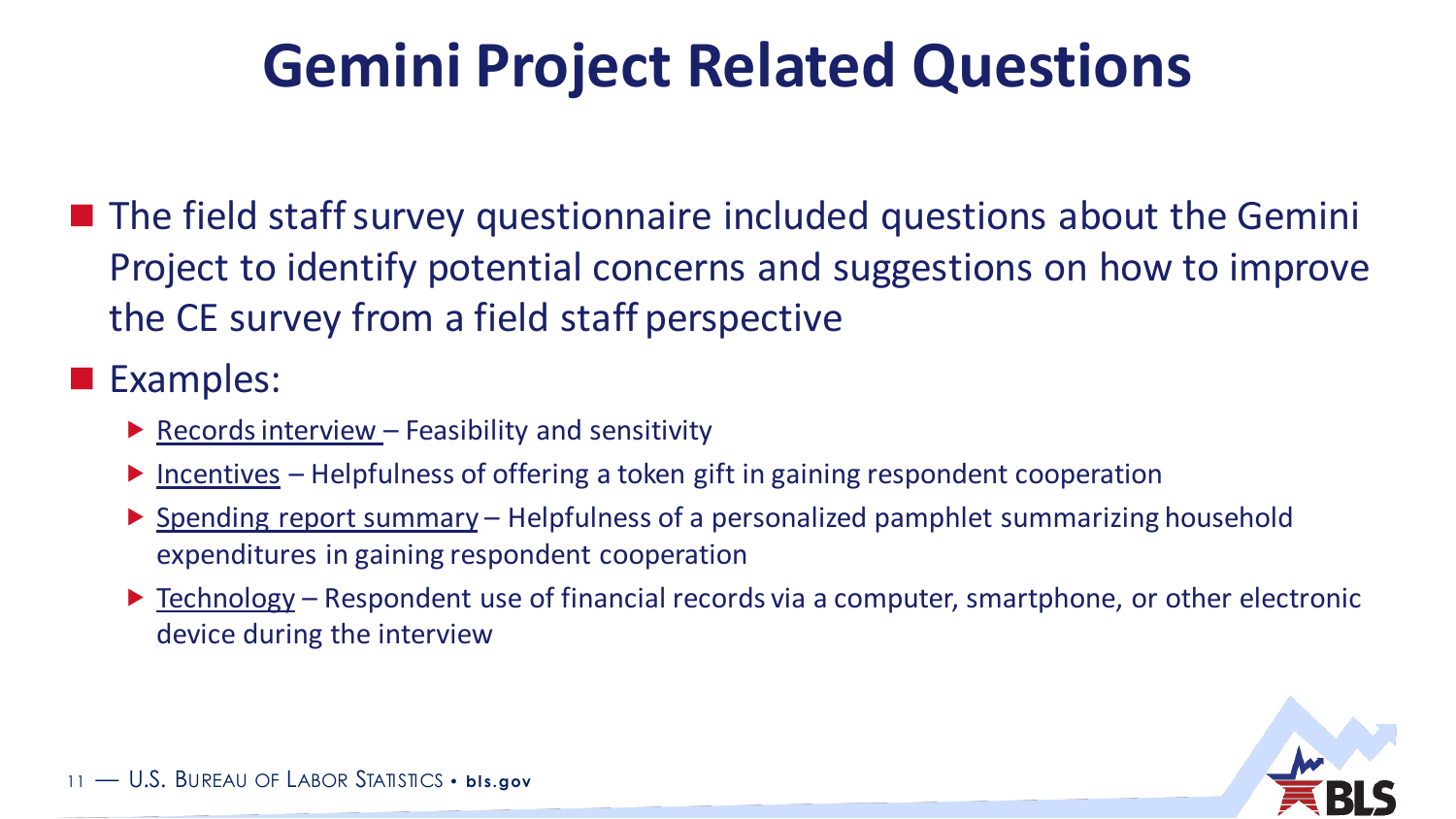# 3. 2015 Field Staff Survey **Results**



12 - U.S. BUREAU OF LABOR STATISTICS • bis.gov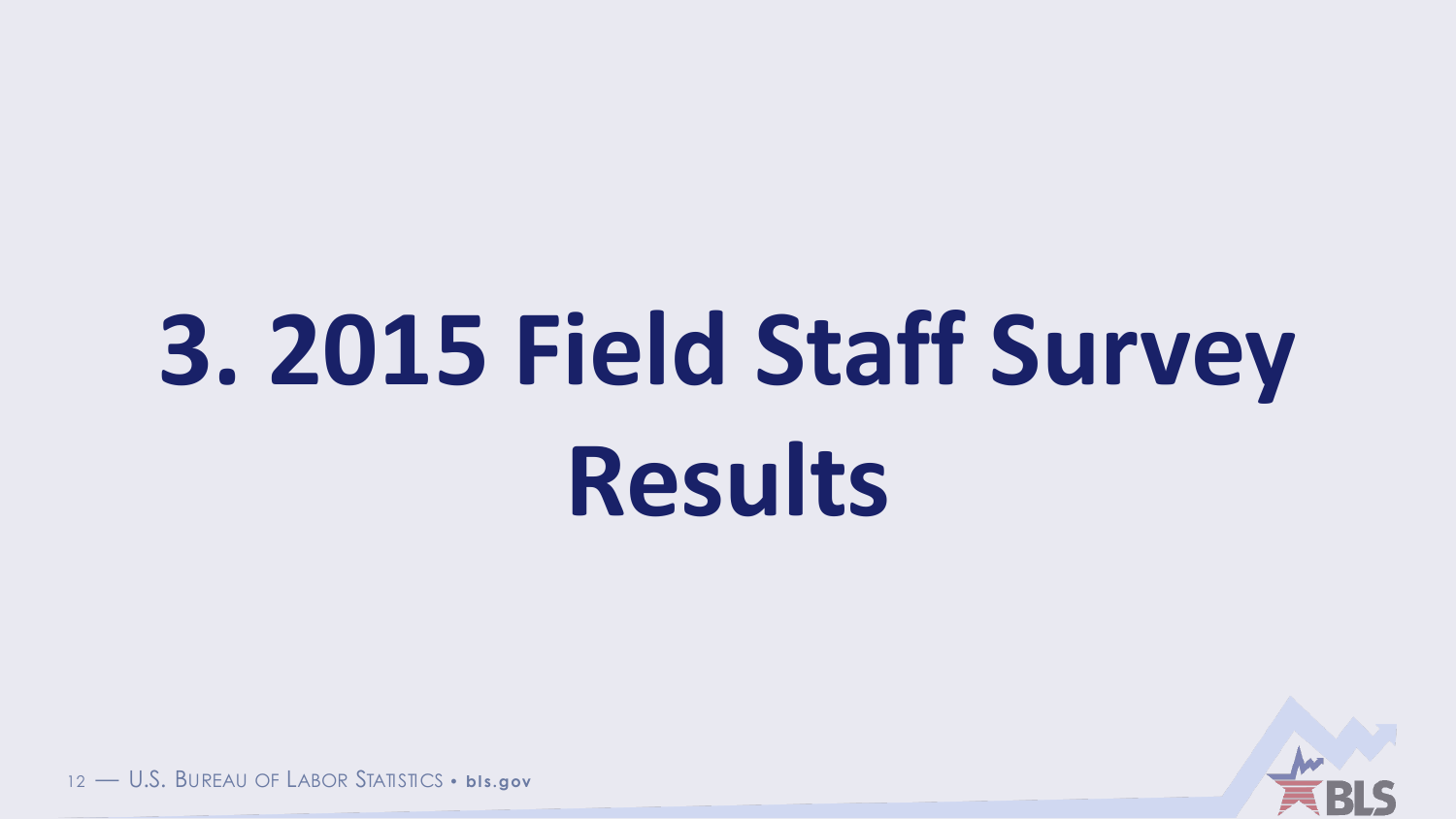#### **Gemini Project: Record Use**

■ Impact of financial record use on interview difficulty, accuracy, and length

▶ The majority of interviewers reported that using records made the interview process easier and more accurate but also more time consuming.

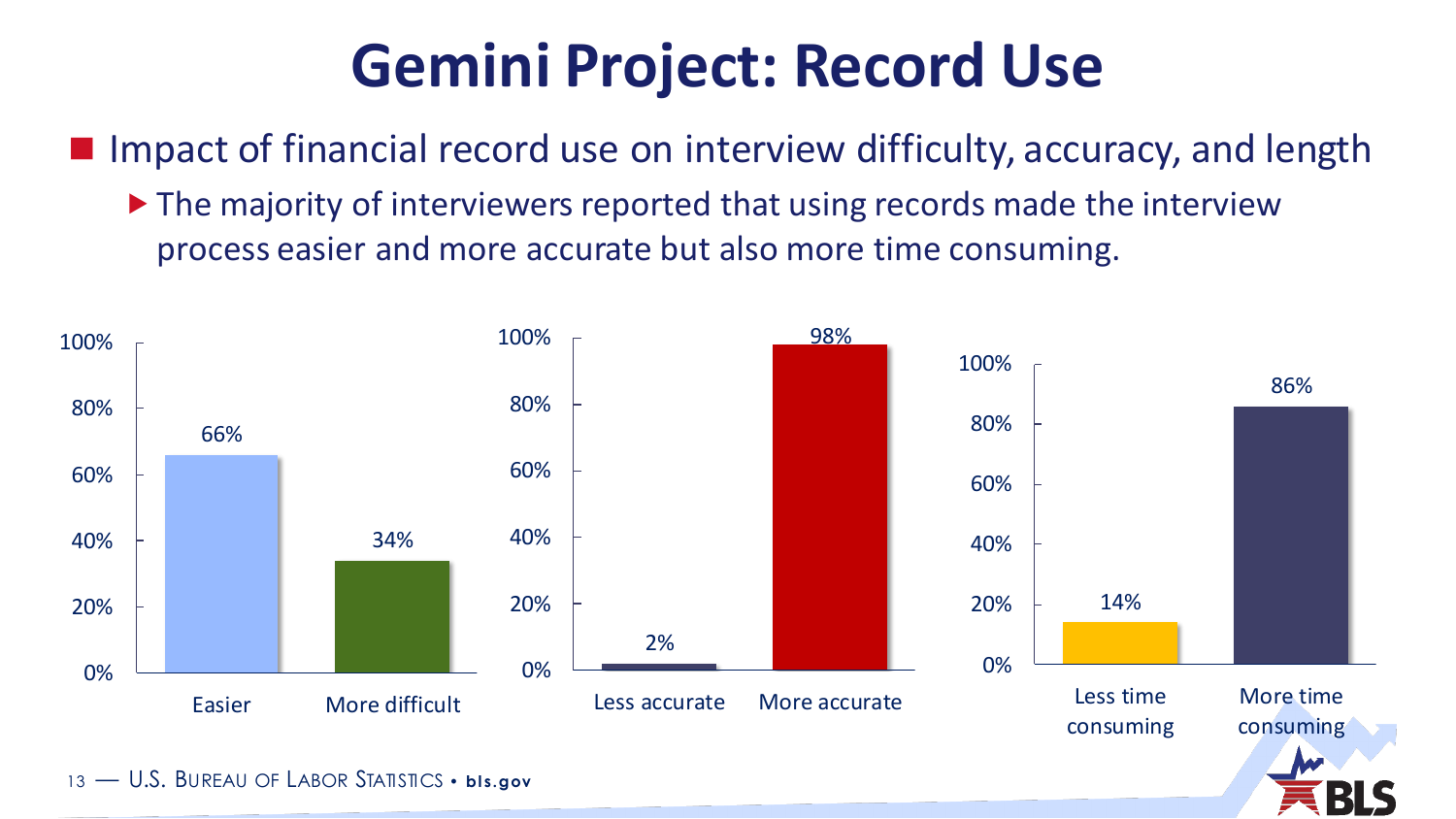#### **Gemini Project: Incentives**

 $\blacksquare$  How helpful would token incentives be in gaining respondent cooperation?



■ "I would not offer a [token incentive, like a] pen, or magnet, they would laugh at that."

■ "Offer cash incentives and people would do [the survey]!"

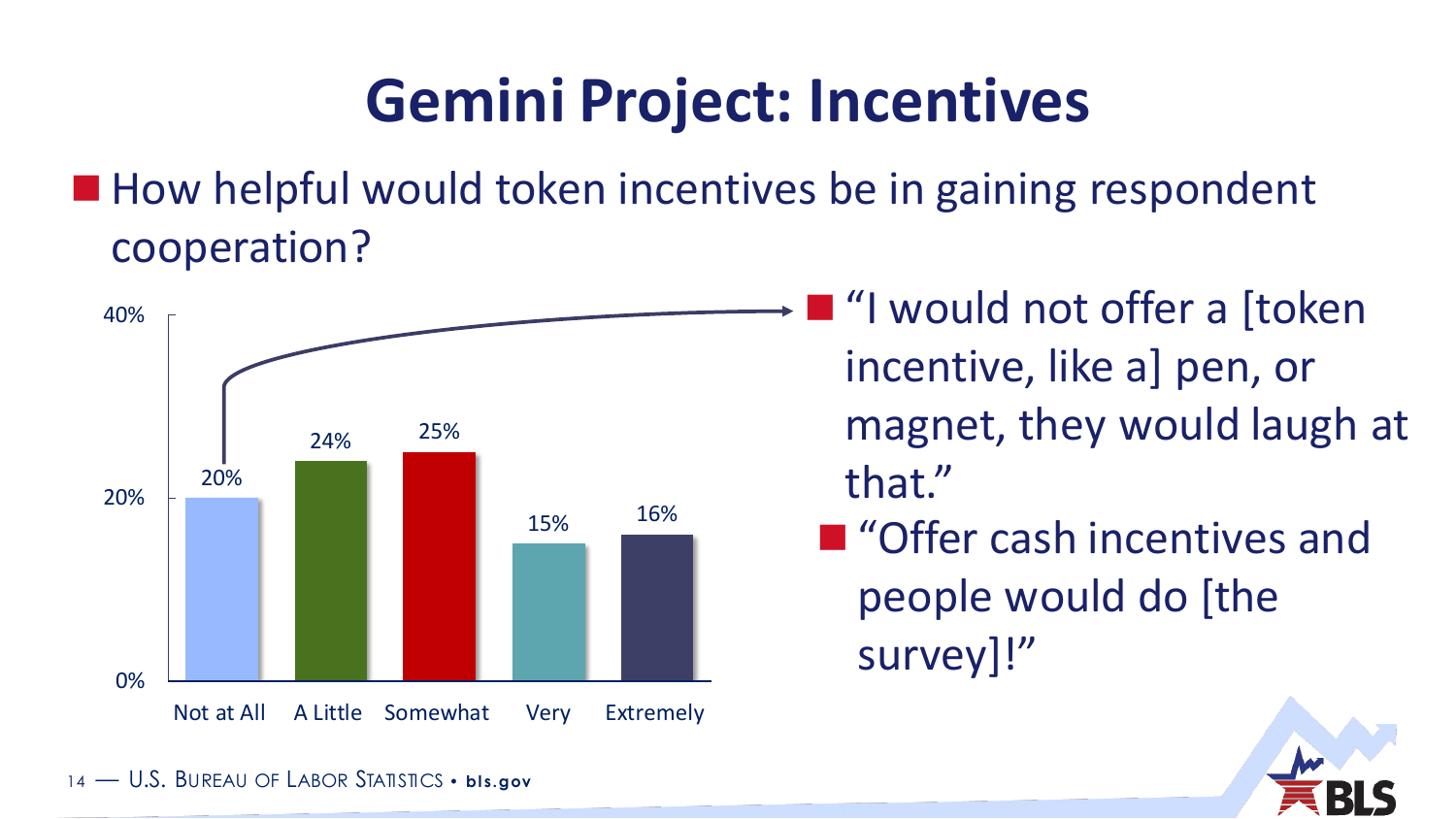#### **Gemini Project: Spending Report Summary**

 How helpful would an informational pamphlet outlining a respondent's reported response, compared to national averages, be in gaining respondent cooperation?

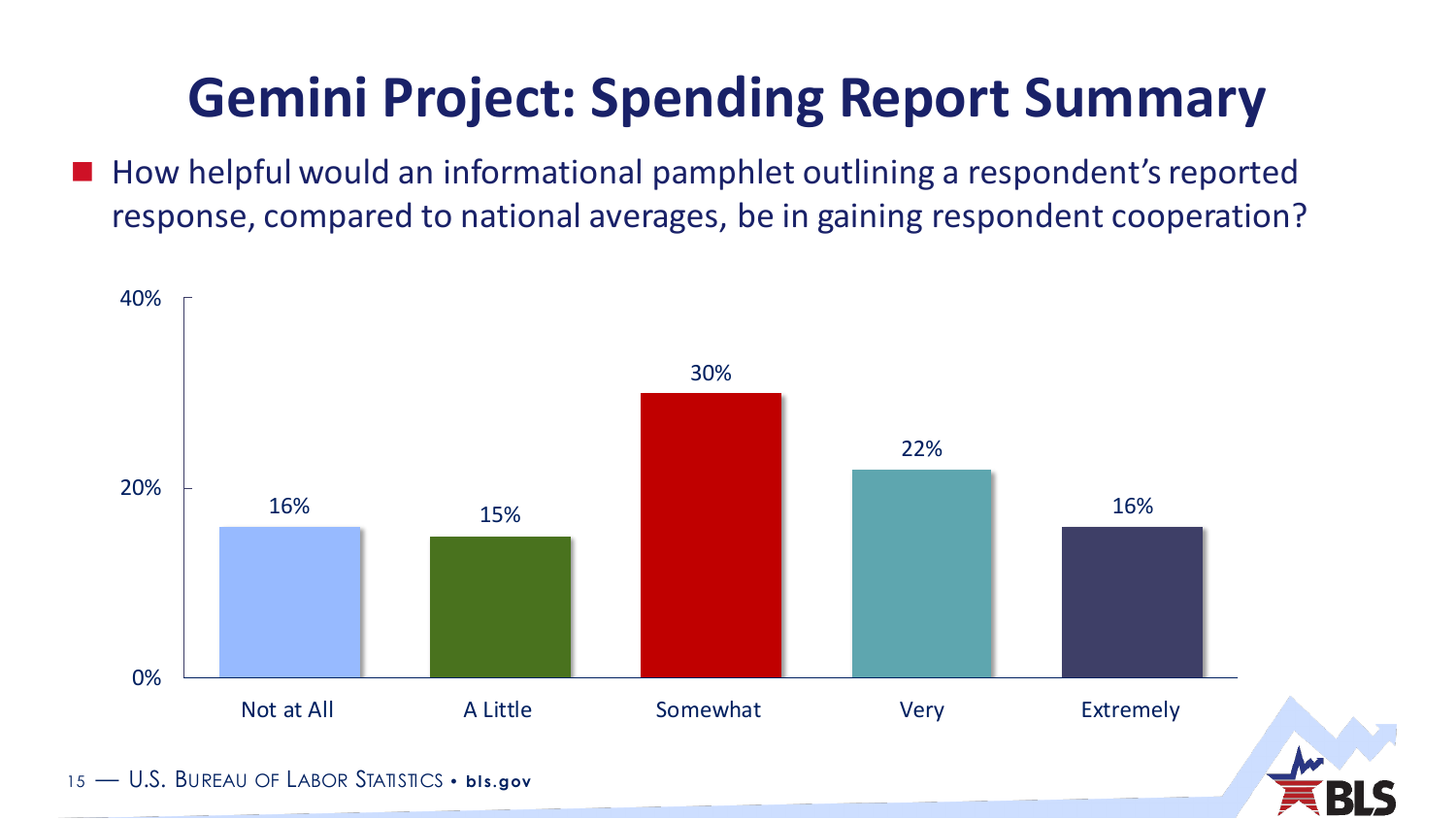#### **Gemini Project: Concerns about the Design**



16 - U.S. BUREAU OF LABOR STATISTICS • **bis.gov**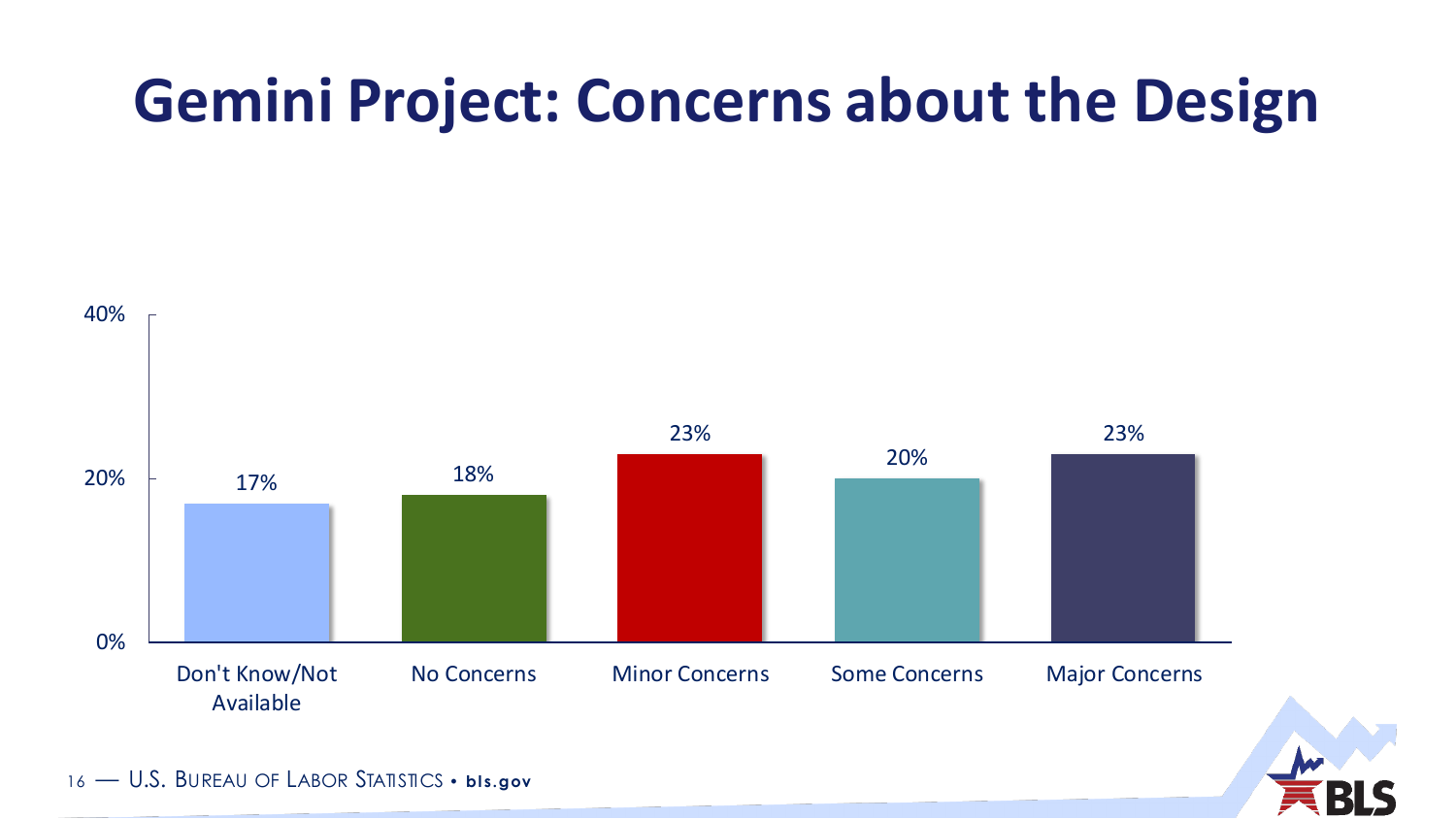### **Gemini Project: Participation in Field Tests**

■ Breakdown of feedback based on whether interviewer participated in redesign testing field tests

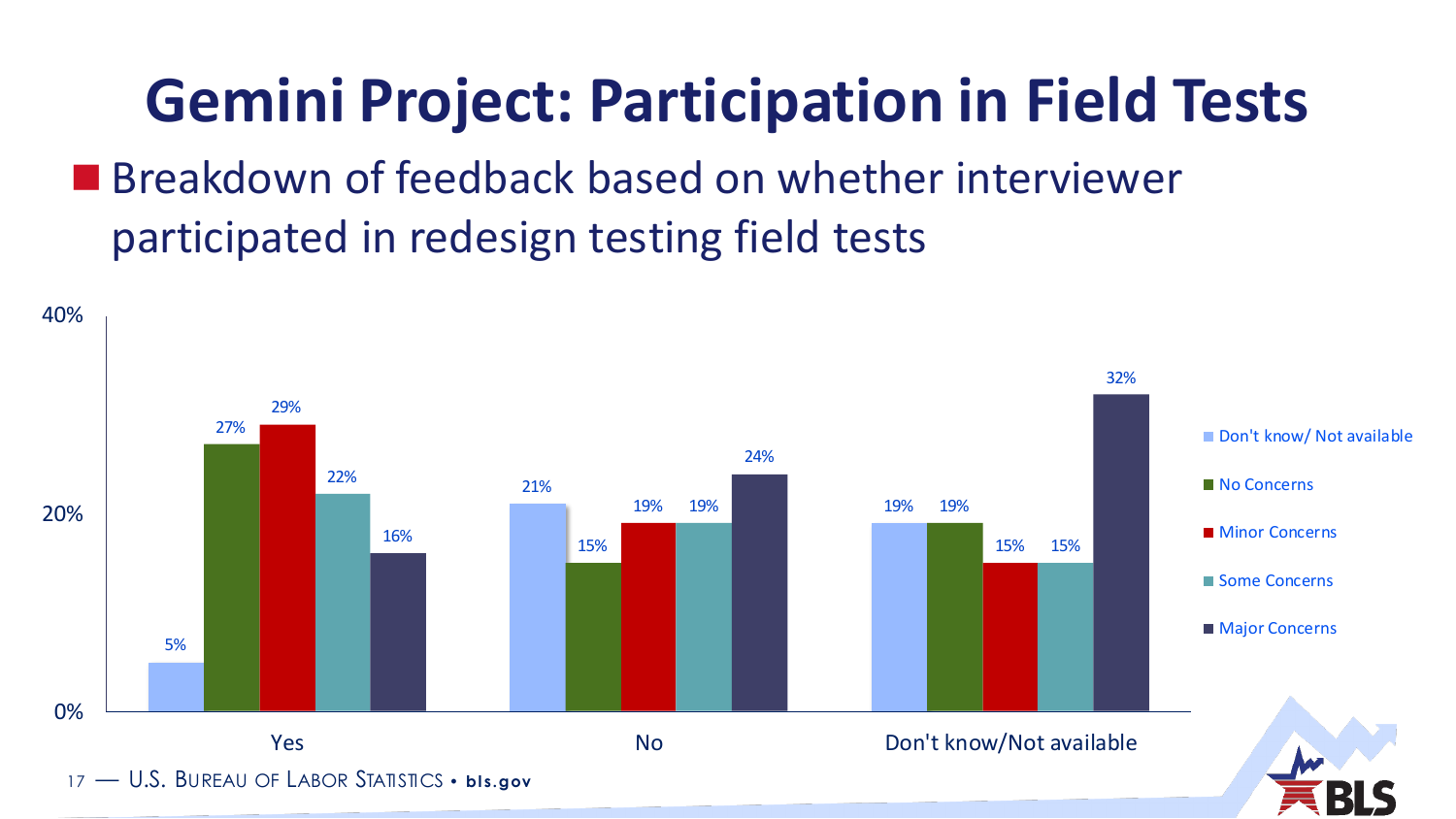#### **Gemini Project: Selected Verbatim Comments**

#### **Interviewer feedback for why they had minor or no concerns:**

- "I am part of the test doing that POC survey and it is MUCH easier to gain participation"
- $\blacktriangleright$  "I think combining the interview and diary into one survey may help interviewers see the point of the information they give."
- **Interviewer feedback for why they had concerns with proposed plan:** 
	- "Picking up one diary is often difficult, picking up several in one household will greatly increase the time involved."
	- ► "It makes for hard feelings when a family member doesn't complete the diary and then doesn't get the debit card like on the [Proof of Concept Test] POC."

#### **Interviewer suggestions for improvement:**

- **F** "Three major factors influence participation:
	- respondent selection most people are skeptical of how they were selected to participate
	- time to complete the survey the diary takes the least time and has a better success rate for [FR]
	- information collected find a way to explain in greater detail and reassure interviewers that data collected is not used to create a 'personal profile' of the respondent."



18 — U.S. BUREAU OF LABOR STATISTICS • **bis.gov**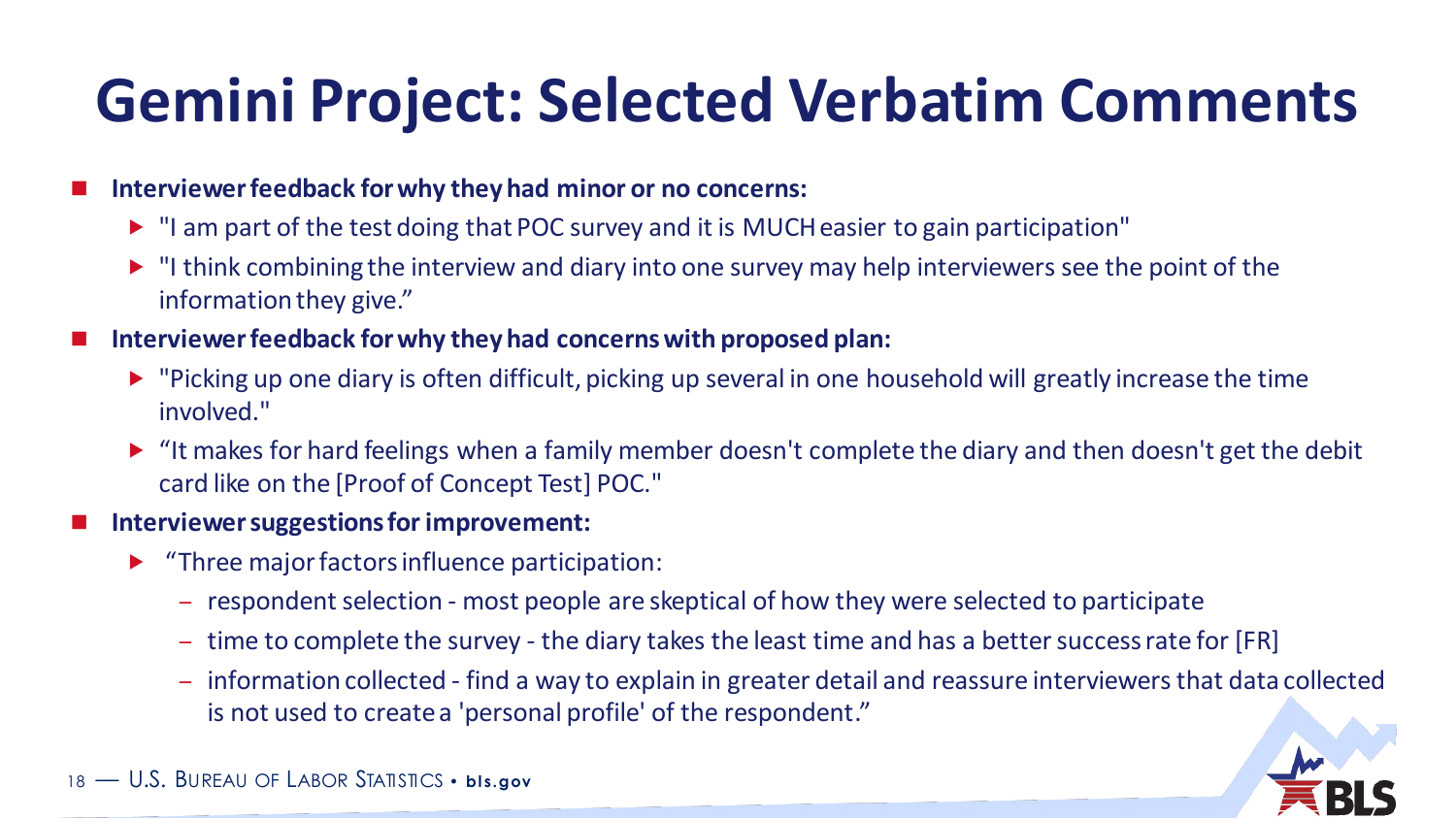## 4. Recommendations



19 - U.S. BUREAU OF LABOR STATISTICS . bis.gov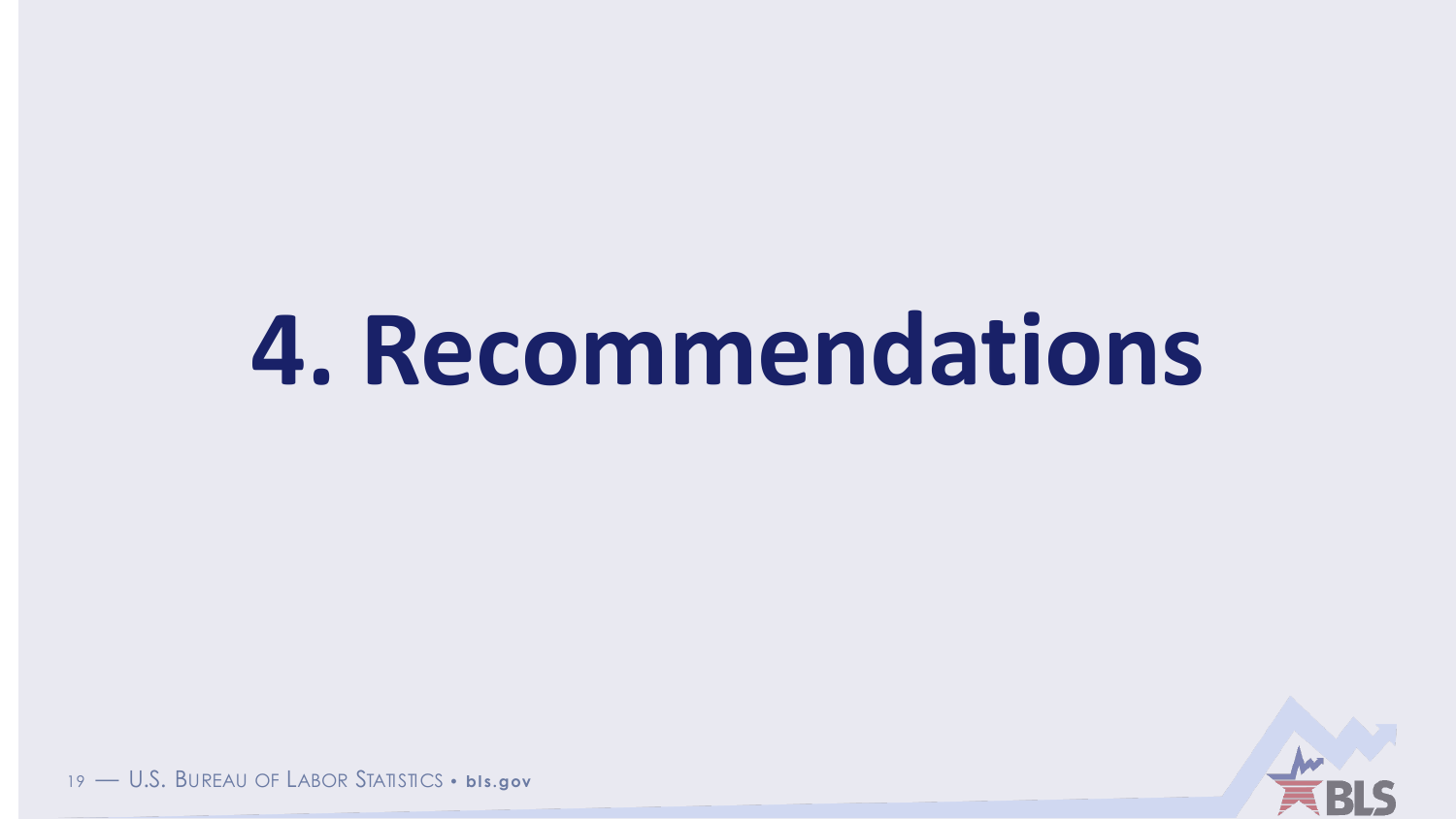#### **Recommendations: General**

- Review association between number of surveys worked and CE response rates, to gauge potential impact on CE sample performance measures
- Numerous suggestions for improving training, particularly in providing more time for:
	- ▶ Material covered
	- ▶ Answering questions and reviewing situations
	- $\triangleright$  Topics related to converting reluctant respondents
	- $\triangleright$  Training in the field (as opposed to the classroom)

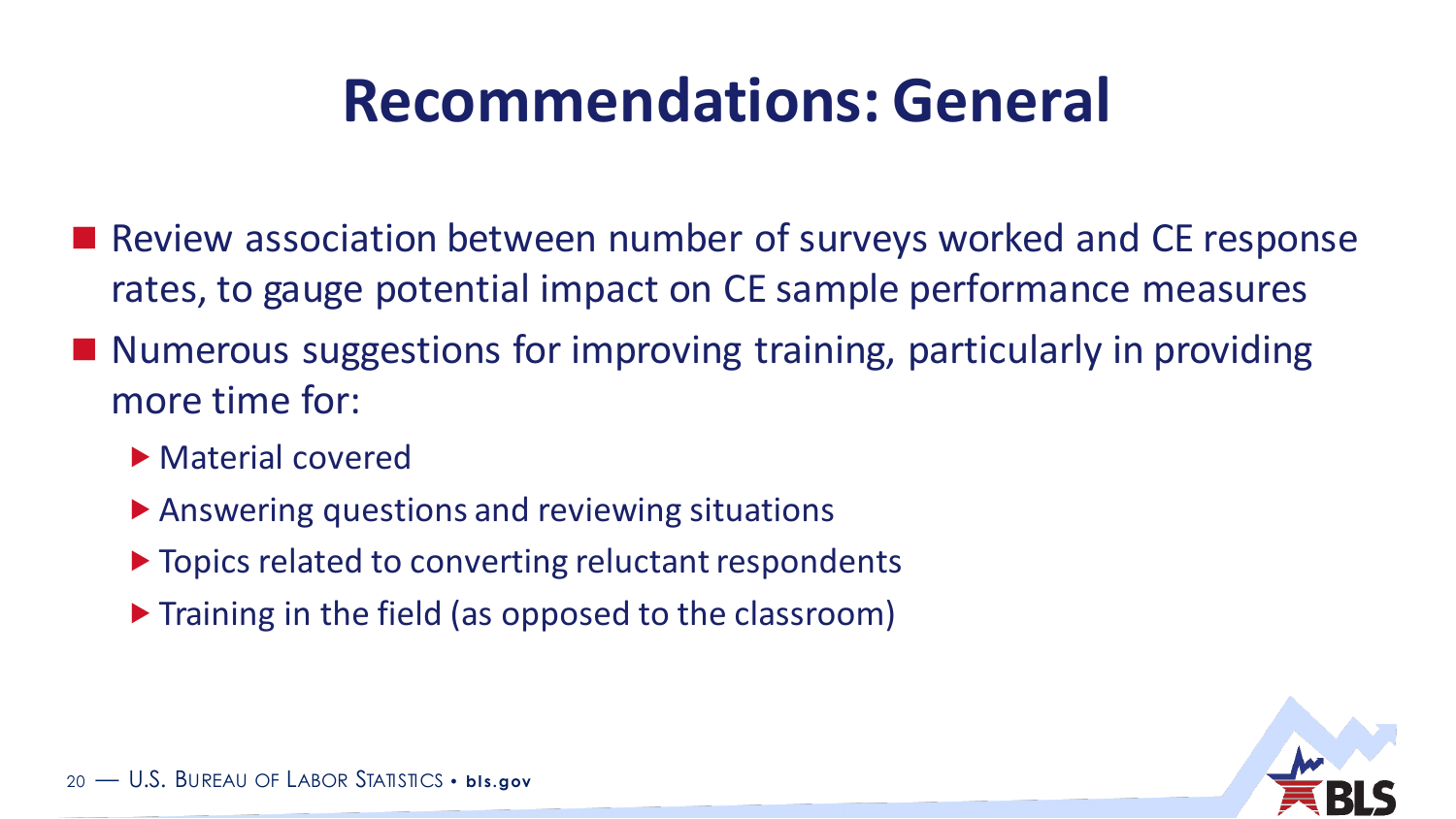#### **Recommendations: Redesign**

- **I** Interviewer handling of respondent records
	- $\blacktriangleright$  Interviewers reported a preference for remaining with respondents when collecting information from their financial records
	- ▶ But in general are not comfortable handling the records themselves
	- ▶ Follow up about reluctance to handle records, and alternative approaches
- Charter a team to review verbatim responses (out of scope for this team)
	- ▶ Actionable items related to any of the survey topics
	- Specific concerns about the redesign, and recommendations for responding to those concerns, either in terms of redesign protocol changes, or as topics to focus on in interviewer training